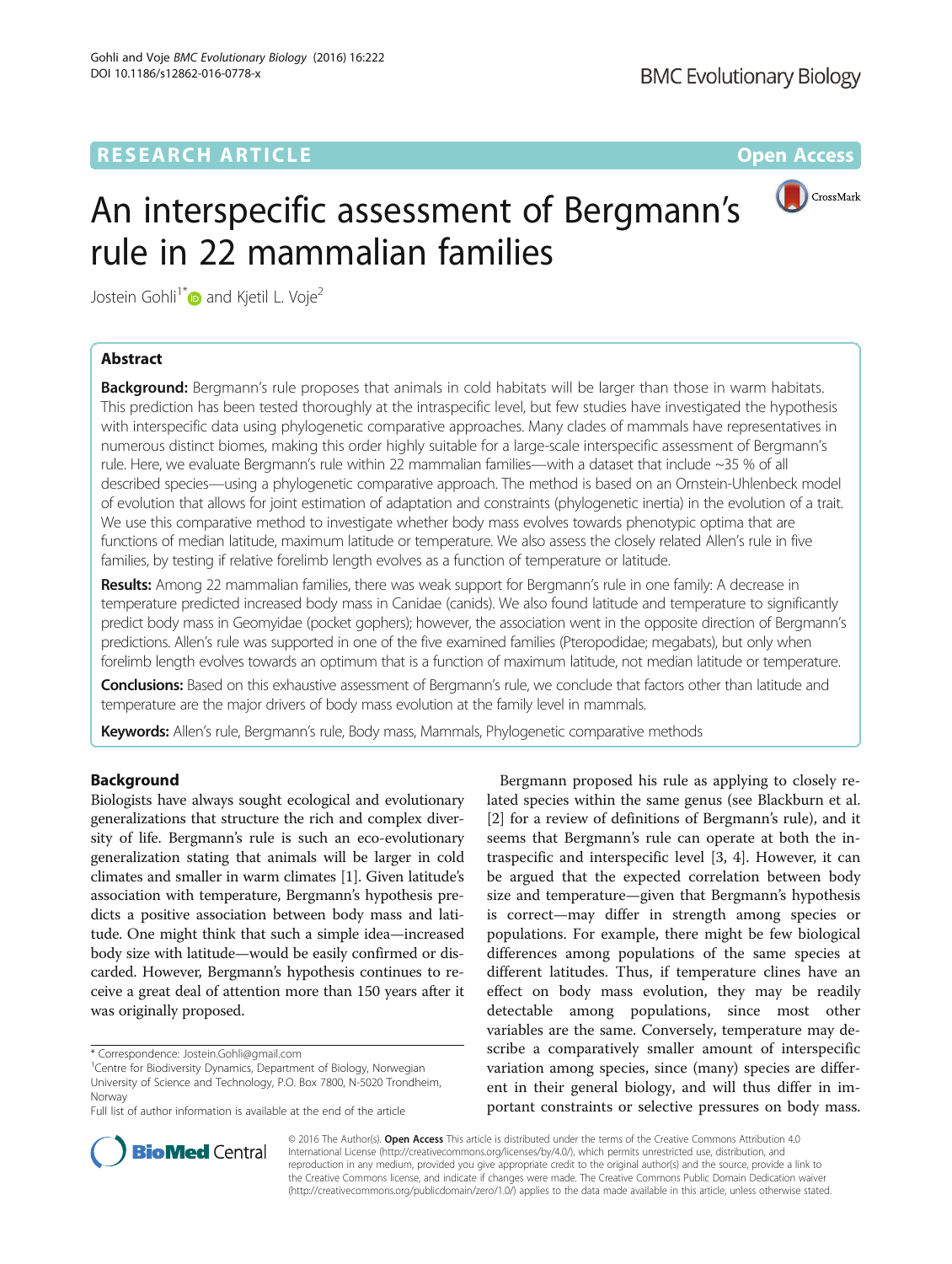Larger amounts of residual variation in interspecific studies of body mass and temperature might therefore be expected, but species specific median or maximum latitudes may still explain a substantial amount of variation in body mass.

If we consider only endotherms—which some deem appropriate [\[4\]](#page-10-0)—Bergmann's rule has been thoroughly evaluated on the intraspecific level: Studies have shown that temperature or latitude is associated with body mass within species of both mammals e.g., [[5](#page-10-0)–[7](#page-10-0)] and birds e.g., [[6, 8\]](#page-10-0). These observed positive correlations between latitude and body size within species suggests that a similar pattern could also be found among species. However, we are only aware of a handful of studies that evaluate Bergmann's rule interspecifically in endotherms, and their collective results are inconclusive: While some studies find strong evidence [\[9](#page-11-0)–[11\]](#page-11-0), others find no evidence for Bergmann's rule across species [\[12](#page-11-0), [13](#page-11-0)].

One reason for the conflicting evidence for Bergmann's rule at the interspecific level may be due to the different statistical models used to investigate the hypothesis. Blackburn and Hawkins [\[10](#page-11-0)] and Rodríguez et al. [[9](#page-11-0)] investigated Bergmann's rule using standard linear regression models which assumes that all species constitute independent data points and that shared evolutionary history among species has no effect on the data. Kamilar et al. [\[13](#page-11-0)] and Blackburn and Gaston [\[11](#page-11-0)] used Felsenstein's [[14](#page-11-0)] independent contrasts approach in their evaluation of Bergmanns's rule in Malagasy Strepsirhines, a method that controls for phylogenetic effects by assuming that any statistical influence of the phylogeny is the result of ancestry [[15](#page-11-0)]. Another comparative study by Diniz-Filho and colleges [[16](#page-11-0)] use what they call Phylogenetic Eigenvector Regression (PVR) to estimate how much variation in body mass that can be due to ecological factors. None of these tests of Bergmann's rule assume an underlying model of adaptive evolution that can disentangle how much of the estimated phylogenetic effect that stems from shared ancestry and how much that is due to adaptive evolution of body mass towards niches that are placed non-randomly on the phylogeny [\[17](#page-11-0)].

With the recent accumulation of high quality phylogenies, the stage is set for a large scale interspecific assessment of Bergmann's rule in mammals. Our hypothesis is that of Bergmann: that body mass will increase as an adaptation to increased absolute latitude, and increase in response to decreased temperature. We test the hypothesis for 22 mammalian families using a phylogenetic comparative approach that allows for the joint estimation of phylogenetic inertia and adaptation in body mass based on an Ornstein-Uhlenbeck process [\[18](#page-11-0)–[20](#page-11-0)]. More specifically, we investigate whether body mass evolves as a consequence of changes in an optimum that is modeled as a function of various predictor variable (average temperature and median and max absolute latitude).

For five mammalian families, data also allowed us to test Allen's rule [\[21](#page-11-0)], an ecogeographic pattern related to Bergmann's rule, which states that the relative size of body extremities of endotherms (e.g., limbs, tails, ears etc.) should be smaller in colder environments in order to reduce thermoregulatory costs. The level of support for Allen's rule in the literature is comparable to Bergmann's: Allen's rule has been found to hold for some intraspecific temperature clines in mammals e.g.,  $[22, 23]$  $[22, 23]$ , poikiloterms  $[24]$  $[24]$  and birds  $[25, 26]$  $[25, 26]$ , while we are only aware of two interspecific analyses, on birds [[27, 28\]](#page-11-0), which both found support for the rule.

## Methods

For testing Bergmann's rule, we analyzed 22 mammalian families where we had data on a minimum of 25 species per family. The dataset included a total of 1871 species (listed in the SLOUCH input data files; Additional file [1](#page-10-0)), with a mean of 85 species per family. All included families showed considerable variation in their latitudinal distribution (Fig. [1\)](#page-2-0), and only families who had phylogenies were the large majority of nodes where resolved were chosen for the analyses (these phylogenies are given in Additional file [1\)](#page-10-0). The included families (Fig. [1](#page-2-0); Table [1\)](#page-3-0) cover the following mammalian orders: Artiodactyla, Carnivora, Chiroptera, Dasyuromorphia, Diprotodontia, Lagomorpha, Primates, Rodentia. We also performed tests of Allen's rule, where relative forelimb length, rather than body mass, was the response variable. Here we analyzed 5 families, with a minimum of 34 and a mean of 62 species. Phylogenies for each family were extracted from Fabre et al. [\[29\]](#page-11-0), Bibi [\[30](#page-11-0)], Agnarsson et al. [\[31\]](#page-11-0) or Bininda-Emonds et al. [\[32](#page-11-0)]. Apart from the Agnarsson et al. phylogeny, all of the sourcephylogenies were ultrametric. The length of all utrametric phylogenies was set to 1 prior to phylogenetic comparative analyses. Phylograms (non-ultrametric trees) were transformed so that the length from the root to the most distal tip equaled 1. The following data was extracted from the PanTHERIA database [\[33](#page-11-0)]: Median adult body mass (g), forelimb length (mm), median absolute latitude, max absolute latitude and temperature (mean monthly °C). Since a negative association between temperature and latitude is a fundamental part of Bergmann's prediction, we performed regressions of median latitude on temperature for each family to quantify the strength of association between these two predictors.

We investigate whether log transformed body mass (Bergmann's rule) and relative forelimb length (forelimb length controlled for body mass; Allen's rule) have evolved towards optima that are influenced by latitude or temperature within different families of mammals. We did this using a phylogenetic comparative approach implemented in the R program SLOUCH, designed to study adaptive evolution of a trait along a phylogenetic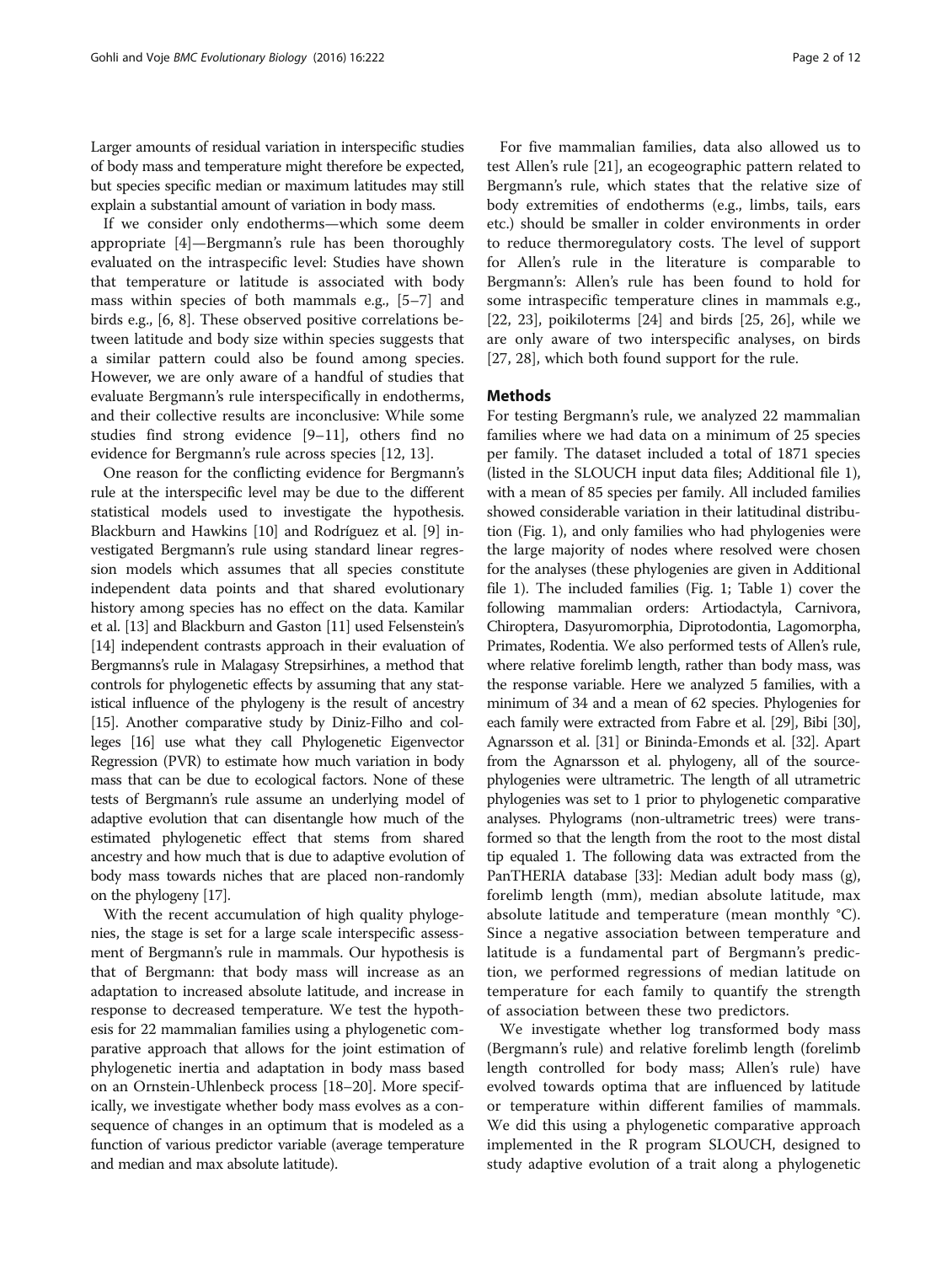<span id="page-2-0"></span>

tree [\[17](#page-11-0)–[20, 34](#page-11-0)]. The output of the model can be summarized by a regression, which includes information on whether the analyzed trait is evolving towards the estimated optima, how fast (or slow) the trait approaches the optimum, and how much of the trait variation is explained by adaptation towards the optimum. The model of evolution in SLOUCH is based on an Ornstein– Uhlenbeck model and assumes that the trait (body mass and relative forelimb length in our case) has a tendency to evolve towards a 'primary' optimum Θ, defined as the average optimal state that species will reach in a given environment when ancestral constraints have disappeared [\[18](#page-11-0)]. The primary optimum is modeled as a linear function of the predictor variable, which evolves as if by a Brownian-motion process. Lag in adaptation towards primary optima is quantified by a half-life parameter,  $t_{1/2}$  = ln (2)/ $\alpha$ , which can be interpreted as the average time it takes a species to evolve half the distance from the ancestral phenotype towards the predicted optimal phenotype. A half-life of zero means there is no evolutionary lag, while a half-life above zero indicates that adaptation is not immediate.

The SLOUCH model returns an "optimal regression", which is the best fit of the estimated primary optimum

on the response variable (e.g. ln body mass). In tests of Bergmann's rule, this optimal regression describes the expected relationship between ln (body mass) and the predictor in the model (e.g. latitude) if there were no constraints on the evolution of body mass towards the optimal state (instantaneous adaptation). If Bergmann's rule applies, the optimal regression coefficient would be positive in models of log body mass and the two latitude variables, while it will be negative for the optimal regression of log body mass and temperature. The optimal regression is contrasted with an "evolutionary regression", which is the best fit of the predictor variable on the response variable. The evolutionary regression represents the observed relationship between the variables and is shallower than the optimal regression whenever there is a lag in adaptation (i.e. when the half-life is not zero). The model of evolution implemented in SLOUCH also includes a stochastic component with standard deviation σ, which can be interpreted as evolutionary changes in body mass due to unmeasured selective forces and genetic drift. This component of the model is reported as  $v_y = \sigma^2/2\alpha$ , which signify the expected residual variance when adaptation and stochastic changes have come to an equilibrium. Generalized least squares is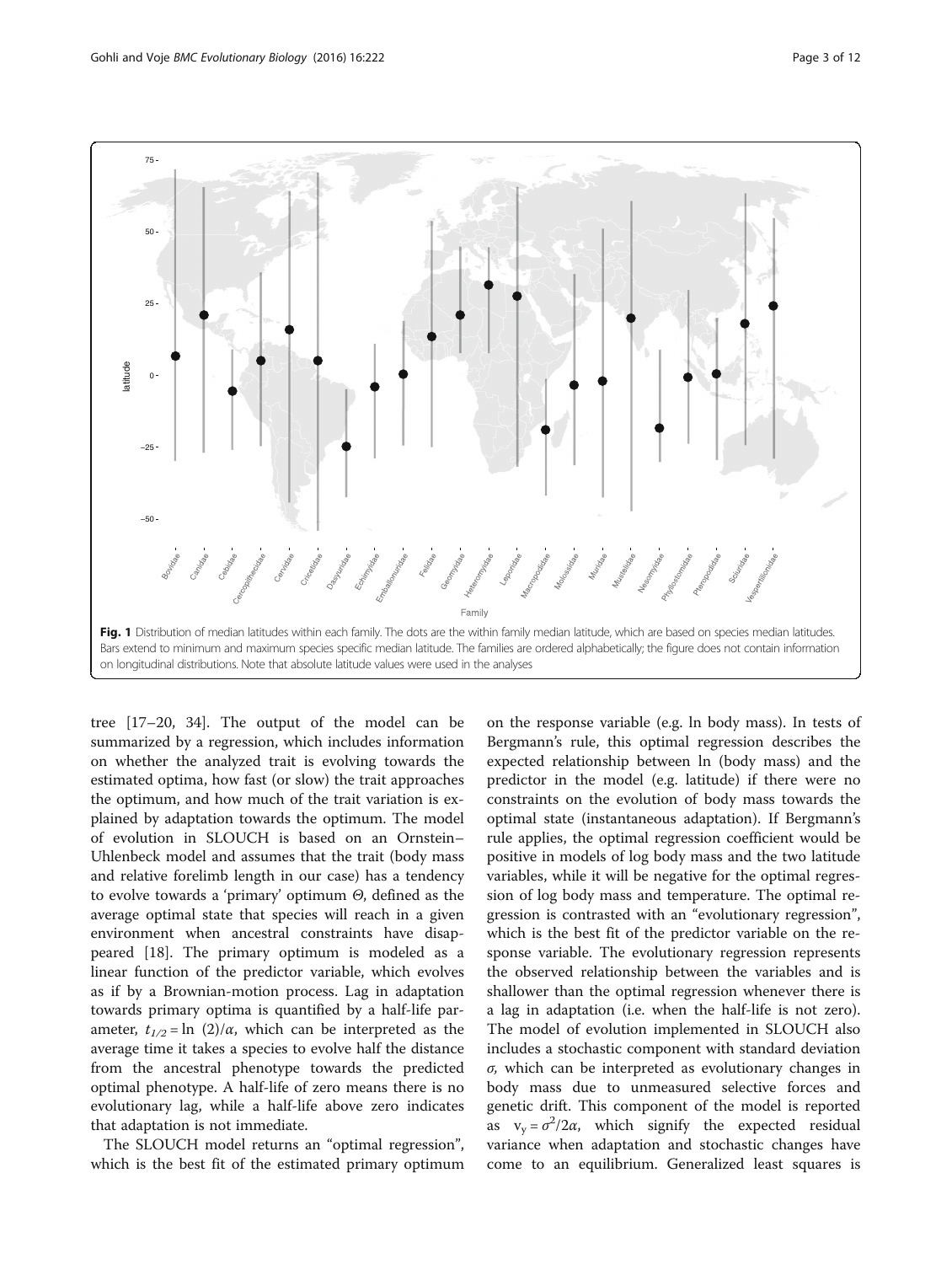<span id="page-3-0"></span>Table 1 Results from regressing In (body mass) on maximum-, median latitude, or temperature

| Family          | Predictor       | $\sqrt{n}$ | Phylogentic half-life                                                                                            | Stationary variance | $r^2$                    | Optimal regression slope | AICc   | $AICc-\thetaAICc$        |
|-----------------|-----------------|------------|------------------------------------------------------------------------------------------------------------------|---------------------|--------------------------|--------------------------|--------|--------------------------|
|                 |                 |            | 31.50                                                                                                            | 30.00               |                          |                          | 186.25 |                          |
| Bovidae         | median latitude | 81         | 32.50                                                                                                            | 29.00               | 0.030                    | 0.983                    | 186.11 | $-0.14$                  |
|                 | max latitude    |            | 32.50                                                                                                            | 29.00               | 0.040                    | 1.037                    | 185.29 | $-0.96$                  |
|                 | temperature     |            | 31.00                                                                                                            | 29.00               | 0.019                    | $-1.180$                 | 186.99 | 0.73                     |
|                 |                 |            | Median latitude - temperature regression: $P$ -value = <2e-16; Adjusted R-squared = 0.7038; estimate = -1.3470   |                     |                          |                          |        |                          |
|                 |                 |            | 2.41                                                                                                             | 1.40                |                          | $\qquad \qquad -$        | 52.12  | $\overline{\phantom{m}}$ |
| Canidae         | median latitude | 25         | 11.61                                                                                                            | 5.30                | 0.076                    | 0.390                    | 53.06  | 0.94                     |
|                 | max latitude    |            | 4.41                                                                                                             | 2.10                | 0.085                    | 0.103                    | 52.72  | 0.60                     |
|                 | temperature     |            | 10.81                                                                                                            | 3.70                | 0.233                    | $-0.935$                 | 48.27  | $-3.85$                  |
|                 |                 |            | Median latitude - temperature regression: P-value = 4.42e-06 Adjusted R-squared = 0.5903; estimate = -1.1081     |                     |                          |                          |        |                          |
|                 |                 |            | $\infty$                                                                                                         | 200.10              | $\overline{\phantom{0}}$ |                          | 15.20  | $\overline{\phantom{m}}$ |
| Cebidae         | median latitude | 35         | $\infty$                                                                                                         | 180.10              | 0.040                    | 23.736                   | 16.49  | 1.29                     |
|                 | max latitude    |            | $\infty$                                                                                                         | 180.10              | 0.035                    | 20.376                   | 16.66  | 1.46                     |
|                 | temperature     |            | $\infty$                                                                                                         | 180.10              | 0.037                    | $-56.352$                | 16.58  | 1.38                     |
|                 |                 |            | Median latitude - temperature regression: P-value = 2.52e-12; Adjusted R-squared = 0.7714 estimate = -2.6744     |                     |                          |                          |        |                          |
|                 |                 |            | $\infty$                                                                                                         | 195.10              | $\overline{\phantom{m}}$ | $\overline{\phantom{0}}$ | 55.34  | $\equiv$                 |
| Cercopithecidae | median latitude | 71         | $\infty$                                                                                                         | 104.10              | 0.023                    | 8.854                    | 55.94  | 0.61                     |
|                 | max latitude    |            | $\infty$                                                                                                         | 152.10              | 0.076                    | 25.809                   | 51.91  | $-3.42$                  |
|                 | temperature     |            | $\infty$                                                                                                         | 136.10              | 0.039                    | $-36.621$                | 54.73  | $-0.60$                  |
|                 |                 |            | Median latitude - temperature regression: P-value = 1.34e-14; Adjusted R-squared: 0.5731; estimate = -1.8854     |                     |                          |                          |        |                          |
|                 |                 |            | 0.41                                                                                                             | 0.80                |                          |                          | 62.38  |                          |
| Cervidae        | median latitude | 29         | 0.46                                                                                                             | 0.85                | 0.009                    | $-0.005$                 | 64.90  | 2.51                     |
|                 | max latitude    |            | 0.31                                                                                                             | 0.70                | 0.031                    | 0.007                    | 64.41  | 2.02                     |
|                 | temperature     |            | 0.31                                                                                                             | 0.70                | 0.036                    | $-0.020$                 | 64.26  | 1.88                     |
|                 |                 |            | Median latitude - temperature regression: $P$ -value = 9.32e-08; Adjusted R-squared = 0.6457; estimate = -1.4761 |                     |                          |                          |        |                          |
|                 |                 |            | 2.30                                                                                                             | 1.45                |                          | $\overline{\phantom{0}}$ | 616.80 | $\equiv$                 |
| Cricetidae      | median latitude | 415        | 2.70                                                                                                             | 1.70                | 0.000                    | $-0.005$                 | 618.81 | 2.01                     |
|                 | max latitude    |            | 3.00                                                                                                             | 1.85                | 0.004                    | $-0.024$                 | 617.22 | 0.42                     |
|                 | temperature     |            | 2.70                                                                                                             | 1.70                | 0.000                    | $-0.002$                 | 618.89 | 2.08                     |
|                 |                 |            | Median latitude - temperature regression: P-value = <2e-16; Adjusted R-squared = 0.5502; estimate = -1.3965      |                     |                          |                          |        |                          |
|                 |                 |            | 1.15                                                                                                             | 1.80                | $\overline{\phantom{0}}$ |                          | 136.22 |                          |
| Dasyuridae      | median latitude | -51        | 1.38                                                                                                             | 2.04                | 0.010                    | 0.033                    | 138.06 | 1.84                     |
|                 | max latitude    |            | 1.74                                                                                                             | 2.40                | 0.032                    | 0.063                    | 137.02 | 0.80                     |
|                 | temperature     |            | 1.29                                                                                                             | 1.86                | 0.041                    | $-0.142$                 | 136.46 | 0.24                     |
|                 |                 |            | Median latitude - temperature regression: $P$ -value = 9.49e-10; Adjusted R-squared = 0.5281; estimate = -1.6096 |                     |                          |                          |        |                          |
|                 |                 |            | 1.67                                                                                                             | 0.59                | $\qquad \qquad -$        | $\qquad \qquad -$        | 69.93  | $\overline{\phantom{0}}$ |
| Echimyidae      | median latitude | 49         | 1.22                                                                                                             | 1.22                | 0.008                    | $-0.029$                 | 71.98  | 2.05                     |
|                 | max latitude    |            | 3.68                                                                                                             | 1.15                | 0.010                    | 0.076                    | 71.91  | 1.98                     |
|                 | temperature     |            | 1.46                                                                                                             | 0.52                | 0.014                    | 0.109                    | 71.63  | 1.70                     |
|                 |                 |            | Median latitude - temperature regression: P-value = 2.65e-09; Adjusted R-squared = 0.523; estimate = $-2.0384$   |                     |                          |                          |        |                          |
|                 |                 |            | 43.40                                                                                                            | 12.10               | $\qquad \qquad -$        | $\qquad \qquad -$        | 55.29  | $\overline{\phantom{m}}$ |
| Emballonuridae  | median latitude | 34         | 43.80                                                                                                            | 12.10               | 0.004                    | $-0.587$                 | 57.72  | 2.44                     |
|                 | max latitude    |            | 44.60                                                                                                            | 12.10               | 0.019                    | 0.964                    | 57.19  | 1.91                     |
|                 | temperature     |            | 43.80                                                                                                            | 12.10               | 0.010                    | 4.156                    | 57.53  | 2.24                     |
|                 |                 |            |                                                                                                                  |                     |                          |                          |        |                          |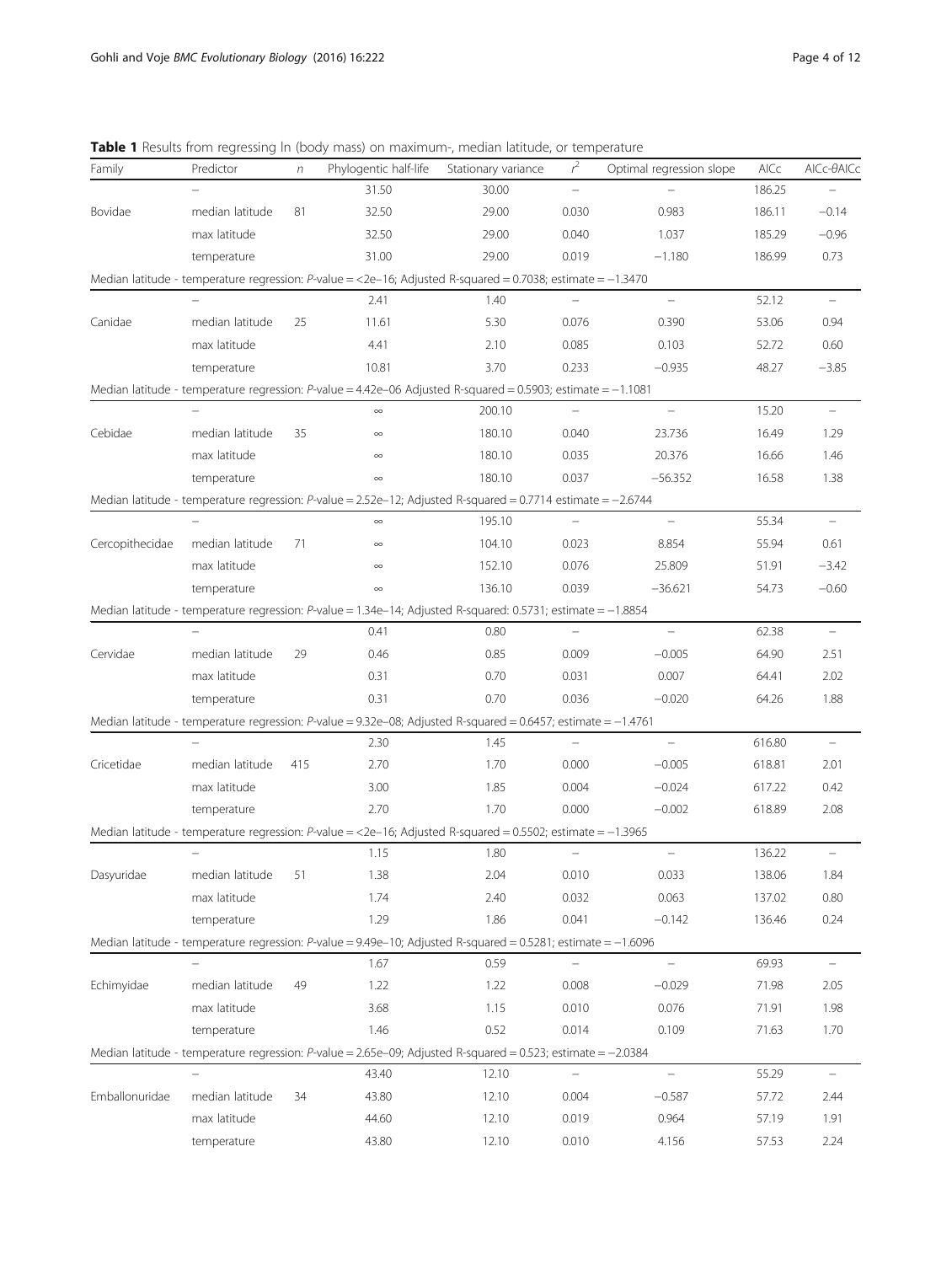## Table 1 Results from regressing In (body mass) on maximum-, median latitude, or temperature (Continued)

|              |                 |     |          | Median latitude - temperature regression: P-value = 0.0257; Adjusted R-squared = 0.1194; estimate = $-1.9120$      |                          |                          |        |                   |
|--------------|-----------------|-----|----------|--------------------------------------------------------------------------------------------------------------------|--------------------------|--------------------------|--------|-------------------|
|              |                 |     | $\infty$ | 1488.10                                                                                                            |                          | $\overline{\phantom{0}}$ | 91.82  |                   |
| Felidae      | median latitude | 29  | $\infty$ | 1440.10                                                                                                            | 0.030                    | $-43.326$                | 93.71  | 1.88              |
|              | max latitude    |     | $\infty$ | 1320.10                                                                                                            | 0.055                    | 53.462                   | 92.99  | 1.17              |
|              | temperature     |     | $\infty$ | 1520.10                                                                                                            | 0.002                    | 17.582                   | 94.47  | 2.64              |
|              |                 |     |          | Median latitude - temperature regression: $P$ -value = 6.69e-09; Adjusted R-squared = 0.7076; estimate = $-1.5160$ |                          |                          |        |                   |
|              |                 |     | 0.39     | 0.46                                                                                                               |                          |                          | 64.03  |                   |
| Geomyidae    | median latitude | 32  | 0.01     | 0.23                                                                                                               | 0.366                    | $-0.035$                 | 54.29  | $-9.74$           |
|              | max latitude    |     | 0.01     | 0.23                                                                                                               | 0.380                    | $-0.030$                 | 53.55  | $-10.47$          |
|              | temperature     |     | 0.01     | 0.29                                                                                                               | 0.237                    | 0.055                    | 60.21  | $-3.82$           |
|              |                 |     |          | Median latitude - temperature regression: P-value = 1.02e-08; Adjusted R-squared = 0.6596; estimate = -1.5882      |                          |                          |        |                   |
|              |                 |     | $\infty$ | 390.10                                                                                                             | $\overline{\phantom{0}}$ | $\overline{\phantom{0}}$ | 70.63  | $\qquad \qquad -$ |
| Heteromyidae | median latitude | 51  | $\infty$ | 375.10                                                                                                             | 0.009                    | $-20.960$                | 72.54  | 1.91              |
|              | max latitude    |     | $\infty$ | 360.10                                                                                                             | 0.050                    | $-38.684$                | 70.39  | $-0.24$           |
|              | temperature     |     | $\infty$ | 345.10                                                                                                             | 0.045                    | 71.262                   | 70.65  | 0.02              |
|              |                 |     |          | Median latitude - temperature regression: $P$ -value = <2e-16; Adjusted R-squared = 0.7576 estimate = -1.6277      |                          |                          |        |                   |
|              |                 |     | 1.36     | 0.55                                                                                                               | $\overline{\phantom{0}}$ | $\overline{\phantom{m}}$ | 57.47  |                   |
| Leporidae    | median latitude | 45  | 1.45     | 0.58                                                                                                               | 0.010                    | $-0.014$                 | 59.42  | 1.95              |
|              | max latitude    |     | 1.81     | 0.66                                                                                                               | 0.037                    | $-0.029$                 | 58.19  | 0.71              |
|              | temperature     |     | 1.21     | 0.50                                                                                                               | 0.011                    | 0.024                    | 59.41  | 1.94              |
|              |                 |     |          | Median latitude - temperature regression: $P$ -value = 1.11e-13; Adjusted R-squared = 0.72; estimate = -1.4950     |                          |                          |        |                   |
|              |                 |     | 0.55     | 0.60                                                                                                               |                          | $-$                      | 98.63  |                   |
| Macropodidae | median latitude | 46  | 1.21     | 0.90                                                                                                               | 0.068                    | $-0.068$                 | 98.59  | $-0.05$           |
|              | max latitude    |     | 0.49     | 0.58                                                                                                               | 0.003                    | 0.007                    | 100.94 | 2.31              |
|              | temperature     |     | 0.97     | 0.74                                                                                                               | 0.071                    | 0.098                    | 98.01  | $-0.62$           |
|              |                 |     |          | Median latitude - temperature regression: P-value = 5.36e-08; Adjusted R-squared = 0.4817; estimate = $-1.7153$    |                          |                          |        |                   |
|              |                 |     | 0.01     | 0.50                                                                                                               | $\overline{\phantom{0}}$ |                          | 94.02  |                   |
| Molossidae   | median latitude | 41  | 0.01     | 0.50                                                                                                               | 0.016                    | $-0.009$                 | 95.86  | 1.83              |
|              | max latitude    |     | 0.01     | 0.50                                                                                                               | 0.017                    | $-0.009$                 | 95.80  | 1.78              |
|              | temperature     |     | 0.01     | 0.50                                                                                                               | 0.017                    | 0.033                    | 95.80  | 1.78              |
|              |                 |     |          | Median latitude - temperature regression: P-value = 9.92e-09; Adjusted R-squared = 0.5627; estimate = -2.5360      |                          |                          |        |                   |
|              |                 |     | 0.75     | 1.60                                                                                                               |                          |                          | 786.97 |                   |
| Muridae      | median latitude | 324 | 0.80     | 1.70                                                                                                               | 0.000                    | 0.002                    | 789.02 | 2.05              |
|              | max latitude    |     | 0.80     | 1.70                                                                                                               | 0.000                    | 0.005                    | 788.90 | 1.93              |
|              | temperature     |     | 0.80     | 1.70                                                                                                               | 0.001                    | 0.016                    | 788.71 | 1.75              |
|              |                 |     |          | Median latitude - temperature regression: $P$ -value = <2e-16; Adjusted R-squared = 0.3136; estimate = -1.3391     |                          |                          |        |                   |
|              |                 |     | $\infty$ | 990.70                                                                                                             |                          | $\qquad \qquad -$        | 112.15 |                   |
| Mustelidae   | median latitude | 42  | $\infty$ | 975.70                                                                                                             | 0.002                    | $-3.630$                 | 114.53 | 2.38              |
|              | max latitude    |     | $\infty$ | 975.70                                                                                                             | 0.001                    | 2.613                    | 114.55 | 2.41              |
|              | temperature     |     | $\infty$ | 975.70                                                                                                             | 0.003                    | 9.162                    | 114.48 | 2.33              |
|              |                 |     |          | Median latitude - temperature regression: $P$ -value = <2e-16; Adjusted R-squared = 0.8448; estimate = -1.6665     |                          |                          |        |                   |
|              |                 |     | $\infty$ | 945.70                                                                                                             |                          | $\qquad \qquad -$        | 97.62  |                   |
| Nesomyidae   | median latitude | 32  | $\infty$ | 900.70                                                                                                             | 0.004                    | $-22.286$                | 100.15 | 2.52              |
|              | max latitude    |     | $\infty$ | 850.70                                                                                                             | 0.048                    | $-51.197$                | 98.82  | 1.19              |
|              | temperature     |     | $\infty$ | 925.70                                                                                                             | 0.007                    | $-42.047$                | 100.04 | 2.42              |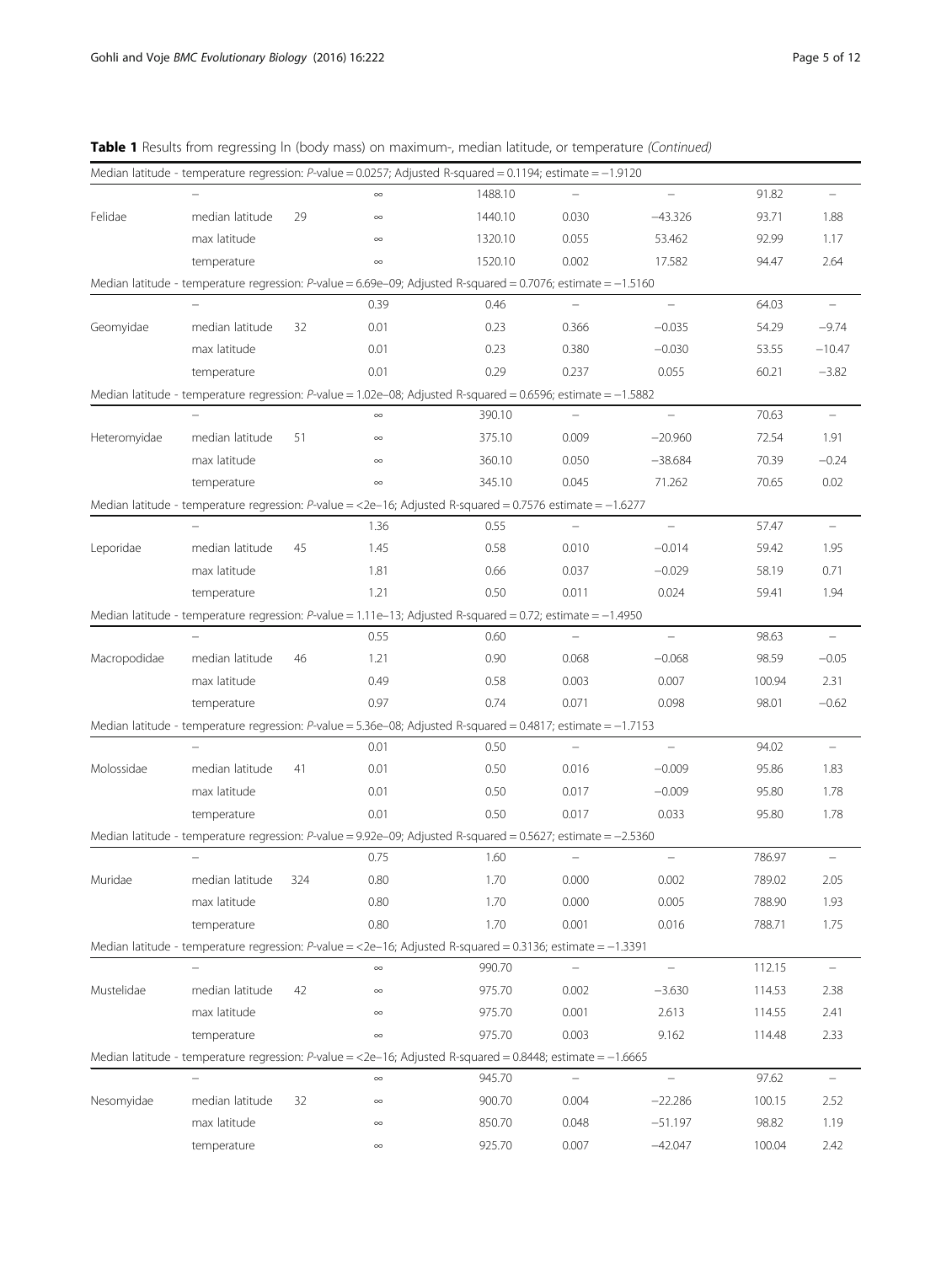Table 1 Results from regressing In (body mass) on maximum-, median latitude, or temperature (Continued)

|                                                                                                                       |                 |     | Median latitude - temperature regression: $P$ -value = 0.54933; Adjusted R-squared = $-0.0209$ ; estimate = $-0.1836$ |      |       |                          |        |                          |
|-----------------------------------------------------------------------------------------------------------------------|-----------------|-----|-----------------------------------------------------------------------------------------------------------------------|------|-------|--------------------------|--------|--------------------------|
|                                                                                                                       |                 |     | 1.71                                                                                                                  | 1.20 |       |                          | 184.97 |                          |
| Phyllostomidae                                                                                                        | median latitude | 101 | 1.66                                                                                                                  | 1.15 | 0.000 | 0.006                    | 187.13 | 2.15                     |
|                                                                                                                       | max latitude    |     | 1.96                                                                                                                  | 1.30 | 0.013 | $-0.050$                 | 185.82 | 0.85                     |
|                                                                                                                       | temperature     |     | 1.66                                                                                                                  | 1.15 | 0.009 | $-0.157$                 | 186.23 | 1.25                     |
|                                                                                                                       |                 |     | Median latitude - temperature regression: P-value = $4.17e-08$ ; Adjusted R-squared = 0.2556; estimate = $-2.1340$    |      |       |                          |        |                          |
|                                                                                                                       |                 |     | 0.15                                                                                                                  | 1.18 |       | $\overline{\phantom{0}}$ | 134.12 | $\overline{\phantom{0}}$ |
| Pteropodidae                                                                                                          | median latitude | 52  | 0.13                                                                                                                  | 1.02 | 0.069 | 0.025                    | 136.36 | 2.24                     |
|                                                                                                                       | max latitude    |     | 0.16                                                                                                                  | 0.96 | 0.143 | 0.034                    | 132.27 | $-1.85$                  |
|                                                                                                                       | temperature     |     | 0.13                                                                                                                  | 1.02 | 0.065 | $-0.126$                 | 136.71 | 2.59                     |
| Median latitude - temperature regression: P-value = $3.04e-05$ ; Adjusted R-squared = $0.2821$ ; estimate = $-2.4749$ |                 |     |                                                                                                                       |      |       |                          |        |                          |
|                                                                                                                       |                 |     | 1.41                                                                                                                  | 2.50 |       |                          | 418.47 |                          |
| Sciuridae                                                                                                             | median latitude | 196 | 1.21                                                                                                                  | 2.20 | 0.005 | 0.018                    | 419.71 | 1.24                     |
|                                                                                                                       | max latitude    |     | 1.21                                                                                                                  | 2.20 | 0.000 | 0.001                    | 420.58 | 2.11                     |
|                                                                                                                       | temperature     |     | 1.61                                                                                                                  | 2.80 | 0.000 | 0.002                    | 420.58 | 2.11                     |
|                                                                                                                       |                 |     | Median latitude - temperature regression: $P$ -value = <2e-16; Adjusted R-squared = 0.8577; estimate = -1.8349        |      |       |                          |        |                          |
|                                                                                                                       |                 |     | 0.16                                                                                                                  | 0.45 |       |                          | 155.53 |                          |
| Vespertilionidae                                                                                                      | median latitude | 91  | 0.16                                                                                                                  | 0.45 | 0.041 | 0.002                    | 158.77 | 3.24                     |
|                                                                                                                       | max latitude    |     | 0.16                                                                                                                  | 0.45 | 0.042 | $-0.003$                 | 158.66 | 3.13                     |
|                                                                                                                       | temperature     |     | 0.16                                                                                                                  | 0.45 | 0.042 | $-0.006$                 | 158.72 | 3.20                     |
|                                                                                                                       |                 |     | Median latitude-temperature regression: P-value = <2e-16; Adjusted R-squared = 0.8307; estimate = -2.0254             |      |       |                          |        |                          |

Phylogenetic half-life estimates indicate the level of phylogenetic dependency in models where no predictors were included. In models with predictors, half-life gives the average time (in lengths of the phylogeny) it takes to move half the way from an ancestral state to the optimal state, i.e. rate of adaptation. All phylogenies are scaled to a total length of 1. Stationary variance gives the residual variance when the model has reaches a stochastic equilibrium, and r<sup>2</sup> gives the amount of<br>variance explained by the ontimal regression. Ontimal reg variance explained by the optimal regression. Optimal regression slope is the slope for which SLOUCH has removed the effect of phylogenetic inertia (slope expected under immediate and unconstrained adaptation). AICc values are compared to the intercept-only model (AICc-θAICc) where larger negative values indicate the most improvement from the model without predictors. Also included are results from regressing median latitude on temperature for each family

used for estimation of the regression parameters (i.e., the influence of the predictor on the primary optimum) and maximum likelihood for estimation of  $\alpha$  and  $\sigma^2$  in an iterative procedure. For a full description of the model implemented in SLOUCH, see Hansen et al. [[20](#page-11-0)].

Models that include a predictor variable are referred to as adaptation models since we in these models test whether body mass (in tests of Bergmann's rule) or relative forelimb length (in tests of Allen's rule) evolves towards optima influenced by latitude or temperature. The adaptation models are contrasted with an intercept-only model without a predictor variable. The half-life parameter in such intercept-only models is a measure of the phylogenetic effect in the response variable, which is an estimate of how well the phylogeny explains the distribution of body mass or relative forelimb length in the investigated family. A half-life of zero in such a model means the response variable is not phylogenetically structured, while a half-life > 0 indicates that there exists an influence of phylogeny on the data. A half-life value larger than 30 times the length of the phylogeny is reported as infinity, as the OU model reduces to a Brownian motion when the half-life is very large. A phylogenetic effect can be due to slowness of adaptation, adaptation towards phylogenetically structured optima, or a combination of both. The adaptation models can determine what proportion of the phylogenetic effect within each family that can be accounted for by adaptation towards optima influenced by latitude and temperature, respectively. Adaptation models are compared to the intercept-only models using the small sample-size corrected version of Akaike information criterion (AICc); adaption models that have AICc scores that are two or more units lower than their respective intercept-only models are considered substantially better [[35\]](#page-11-0). To judge whether better models (according to the AICc score) support Bergmann's rule, we interpret the slope of the optimal regression together with the amount of variation in body mass that the optimal regression explains. All statistical analyses were done in R v3.1.3 [\[36](#page-11-0)].

## Results

## Tests of Bergmann's rule

The phylogenetic effect in body mass varied among the examined families, but were generally large (Table [1](#page-3-0)). 18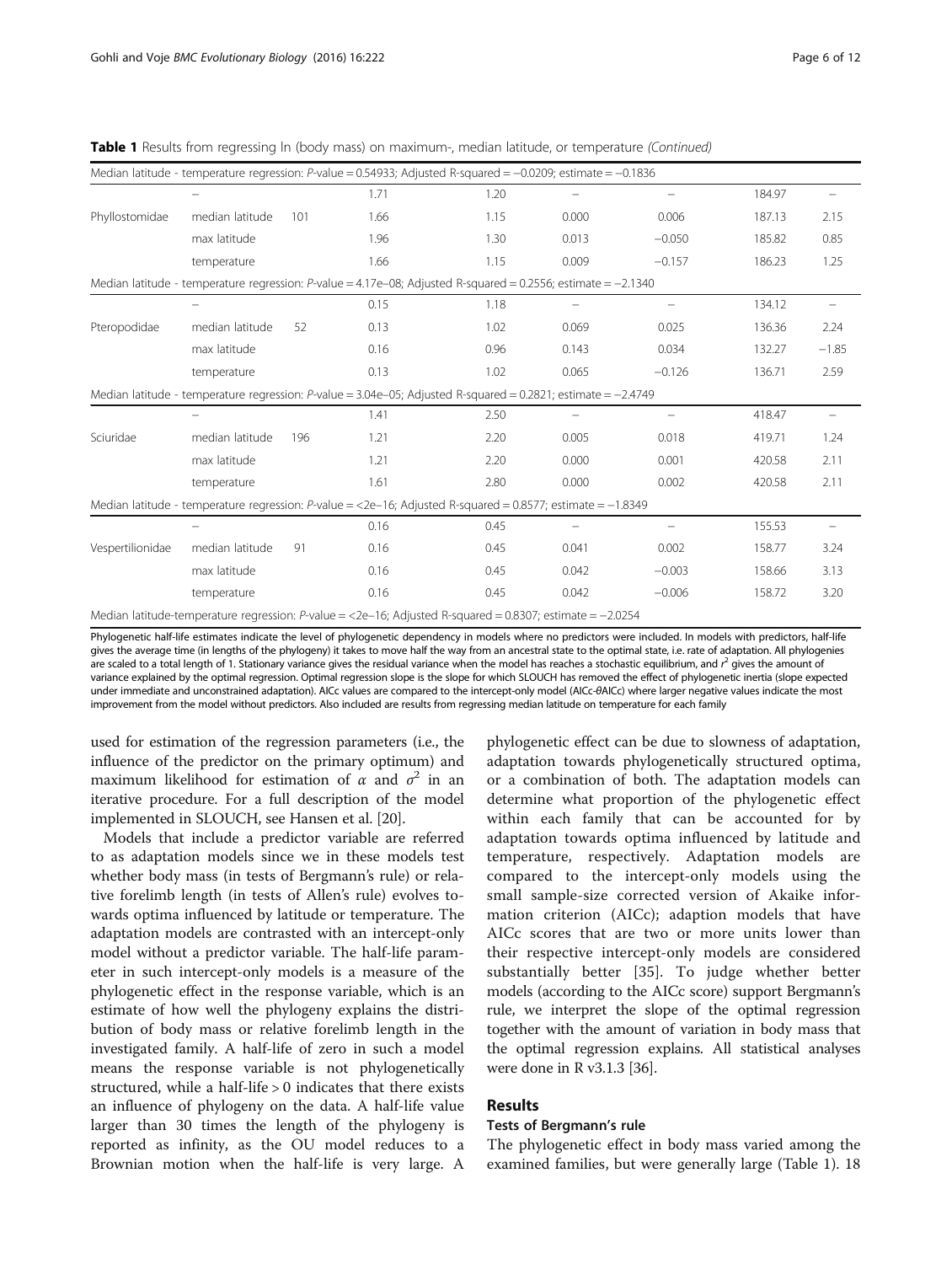out of 22 families had very strong phylogenetic effects in body mass (half-life > 0.5). We found median latitude and temperature to be strongly negatively correlated in all 22 families, except for Nesomyidae (Table [1](#page-3-0)).

Generally, there were few models that gave any support to Bergmann's rule; only five of the 66 models that used temperature, median or maximum latitude as predictors had an AICc at least two units better than the model without a predictor (Fig. [2](#page-8-0); Table [1](#page-3-0)). The slopes of all optimal regressions, along with the associated 95 % CI,  $r^2$ , and AICc-θAICc values are given in Fig. [2.](#page-8-0) Many models had steep slopes due to very large half-life values, which means body mass shows no tendency to evolve as a response to changes in the predictor in these models and that the slope estimate is not meaningful. Also, the majority of these steep slopes have a 95 % CI covering zero due to large standard errors. The negative association between temperature and body mass in Canidae (canines) is the strongest evidence in favor of Bergmann's rule of all the models we tested  $(r^2 = 0.23;$  AICc- $\theta$ AICc = -3.9; Fig. [3](#page-8-0); Fig. [2;](#page-8-0) Table [1](#page-3-0)). The half-life estimate of this model was more than ten times the length of the phylogeny, which means there is no tendency for body mass to evolve towards the optimum and that the model residuals changes similar to a Brownian motion, possibly with a trend [\[18](#page-11-0), [37](#page-11-0)]. Body mass in Cercopithecidae (Old World monkeys) also showed a positive relationship with maximum latitude, but the coefficient of determination was small ( $r^2$  = 0.08), which means that maximum latitude has marginal predictive power on body size variation within this family. The strongest relationship between body mass and a predictor variable was found for Geomyidae (pocket gophers); the model using maximum latitude as a predictor explained 39 % of the variation in body mass (AICc- $\theta$ AICc = -10.5; Fig. [3;](#page-8-0) Table [1](#page-3-0)), and the model using median latitude as predictor performed qualitatively similar. Importantly, Geomyidae exhibited a negative association between body mass and latitude. Half-life estimates were low for both models (<0.06), indicating rapid adaptation in body mass towards the optimum. The optimal regression slope of Geomyidae's maximum latitude model was − 0.030, which predicts a 3 % decrease in body mass for every increase of one latitudinal degree.

## Tests of Allen's rule

We also tested Allen's rule for five families by running models using log transformed relative forelimb length as response variable and using maximum-, median latitude, and temperature as predictor variables (Table [2](#page-9-0)). Only one of the 15 models including a predictor variable had a better AICc score than the model without any predictors: Relative forelimb length in Pteropodidae (megabats) showed a negative association with maximum latitude  $(r^2 = 0.16;$  AICc- $\theta$ AICc = -3.0; Fig. [4;](#page-10-0) Table [2](#page-9-0)). Half-life estimates indicate

that adaptation of forelimb length as a function of maximum latitude was relatively rapid in Pteropodidae (half-life = 0.15). For each increase of one latitudinal degree, the model predicted a decrease of  $\sim$ 2.5 % in forelimb length. In all the five datasets (families) where we tested Allen's rule, median latitude and temperature was strongly and negatively correlated (Table [2](#page-9-0)).

### **Discussion**

Here, we have performed tests of Bergmann's rule in 22 mammal families. To do this, we used a phylogenetic comparative method to test if log body mass evolved as a response to changes in median latitude, maximum latitude or temperature. The dataset includes ~35 % of all described species and covers eight orders, which makes this a comprehensive interspecific test of Bergmann's rule in mammals. The general pattern was one of very little support for Bergmann's rule, i.e., of latitude or temperature being important predictors of body mass evolution. Most of the models in SLOUCH that included a predictor variable were not better than a model without a predictor according to their AICc score and most did not have a slope estimate that differed significantly from zero (Fig. [2\)](#page-8-0). Also, most models explained very little variation in body mass (Fig. [2](#page-8-0); Table [1](#page-3-0)). We also performed tests of Allen's rule in 5 families, were we found a similar pattern of little statistical and biological significance in the tested predictor variables (Table [2](#page-9-0)).

Only one of the 22 families exhibited a somewhat clear negative relationship between temperature and body mass, thus supporting Bergmann's rule. In this family, Canidae, the temperature model explained about 23 % of the variation in body mass, however, this adaption model was only 4 AICc units better than the model without any predictors. Furthermore, the estimated rate of adaptation in body mass was extremely slow, which indicates that changes in temperature are not necessarily followed by any actual change in body size. Furthermore, given that we ran 66 distinct regression analyses in our tests of Bergmann's rule, this result may be the product of a type I error. Thus, we caution that further analyses (including all 34 species) of this relationship in Canidae should be conducted before concluding that species within this family follows the prediction from Bergmann's rule.

We did find a strong association between body mass and latitude in one of the 22 families, namely Geomyidae. Interestingly, the relationship was in the opposite direction of Bergmann's prediction. The negative association between body mass and latitude in Geomyidae is congruent with Medina et al. [\[12\]](#page-11-0): In their study of a rodent genus (Ctenomys), which is not included in our data set, body size decreased with increasing latitude. This congruence may be explained by the fact that both *Ctenomys* and Geomyidae are subterranean rodents; the burrowing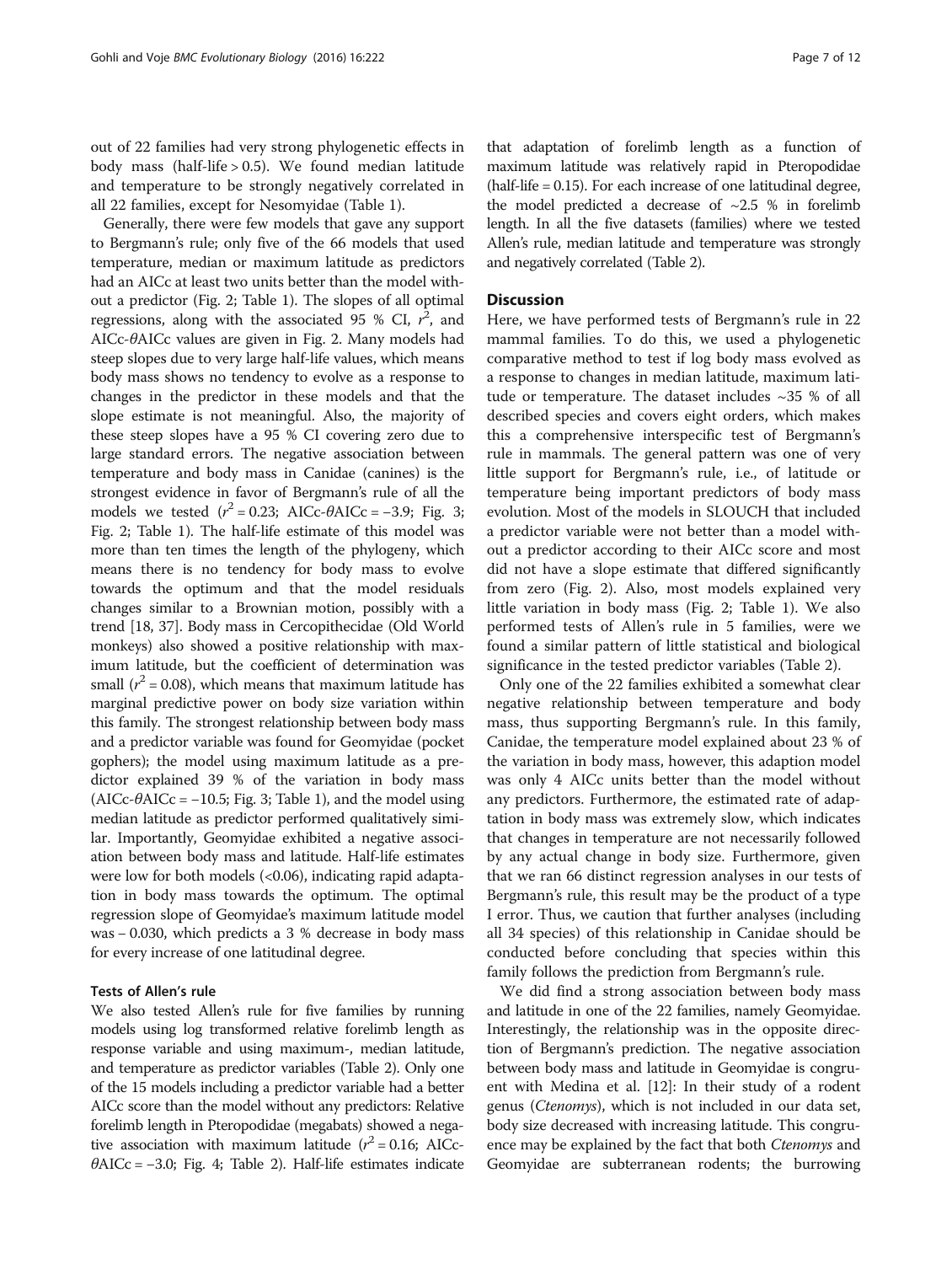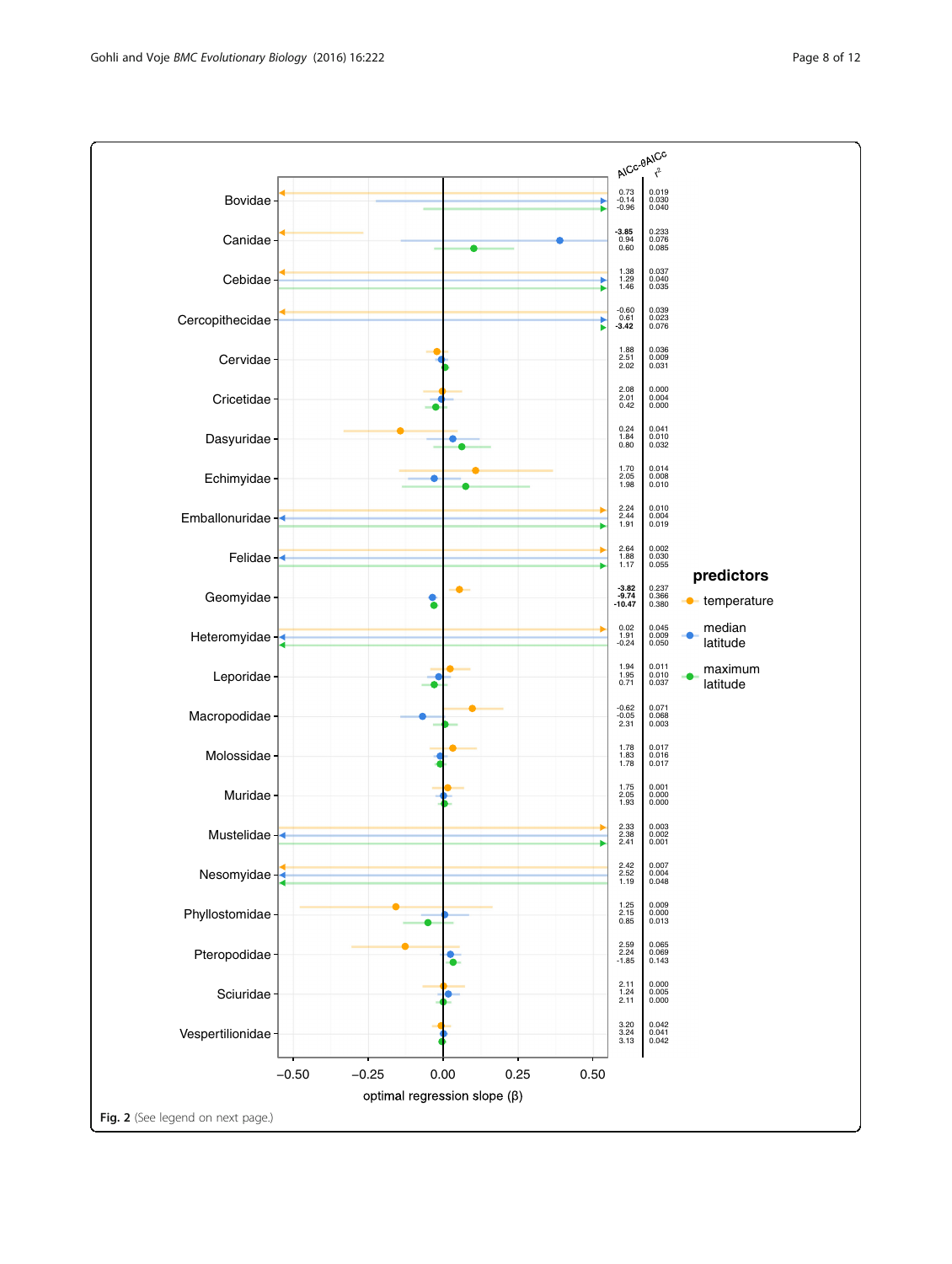#### <span id="page-8-0"></span>(See figure on previous page.)

Fig. 2 Optimal regression slopes for all body mass models. The dots give the steepness and direction of slopes (β) for all models in Table [1](#page-3-0), where Bergmann's rule is tested. The lines show the 95 % confidence intervals of the β estimates. When a β estimate lies outside the range of the plot, this is indicated by an arrowhead. AICc-θAICc denotes the difference in AIC between the respective adaption model and the intercept-only model, and  $r^2$ gives the amount of variation in body mass explained by the optimal regression. AICc-θAICc < −2 are bolded. Each family was analyzed with three separate models, with one predictor variable in each

lifestyle will probably involve some constraints on body mass not found in other rodents or mammals in general. Also, the importance of overland temperature is likely less for animals that spend a lot of time underground [\[38, 39](#page-11-0)]. A likely causal driver for the correlation between latitude and body mass in Geomyidae is soil humidity, which seem to affects burrowing; larger species are found in areas with dry, sandy, and brittle soil [[12](#page-11-0)]. This fits the observed pattern since humidity correlates negatively with overland temperature in the latitudinal range of both Geomyidae and Ctenomys. However, resource availability is also a possible driver of body mass evolution in Geomyidae and Ctenomys [\[12\]](#page-11-0), which could be a confounding variable in our analyses of body mass in Geomyidae.

While there was no reliable support for Bergmann's rule among the 22 families (with the potential exception of Canidae), we did detect weak support for Allen's rule in one family of bats—namely Pteropodidae (megabats; Fig. [4;](#page-10-0) Table [2\)](#page-9-0). Bats are unique, being the only truly flying mammals, and while they may use crowding and rolling up into a spherical shape in order to limit heat loss while roosting [\[40](#page-11-0)], the way in which they are subjected to the environment when flying is fundamentally different to other mammals. Many mammals live

underground or under vegetation, and even those that do not, benefit from the insulation of the ground, terrain or vegetation [[41\]](#page-11-0). The wings of bats are excellent tools for dissipating excess heat during flight in warm habitats [[42](#page-11-0)], but are inherently poor at retaining heat. This is in contrast to birds, whose wings are covered in highly insulating feathers. There is some support for Allen's rule across bird species, but only for featherless limbs [\[27, 28](#page-11-0)]. In fact, migratory birds that breed further north/south are expected to have longer wings due to longer migration distance [\[43](#page-11-0)]. With their extreme exposure to the elements, and lack of insulation on their wings, and the fact that they have relatively much longer forelimbs than any other mammal group, it is not surprising that increased latitude (i.e., lower temperatures) would inflict a strong selective pressure on wing length in Pteropodidae.

Interestingly, we found no support for Allen's rule in a second bat family included in our study (Emballonuridae; sac-winged bats), which suggests that the result found for Pteropodidae should be interpreted with care. With large species such as the flying fox (Pteropus vampyrus) most commonly representing Pteropodidae, one might intuitively think that Pteropodidae's exceedingly large wingspan (1.7 m in P. vampyrus) is what sets it apart from other



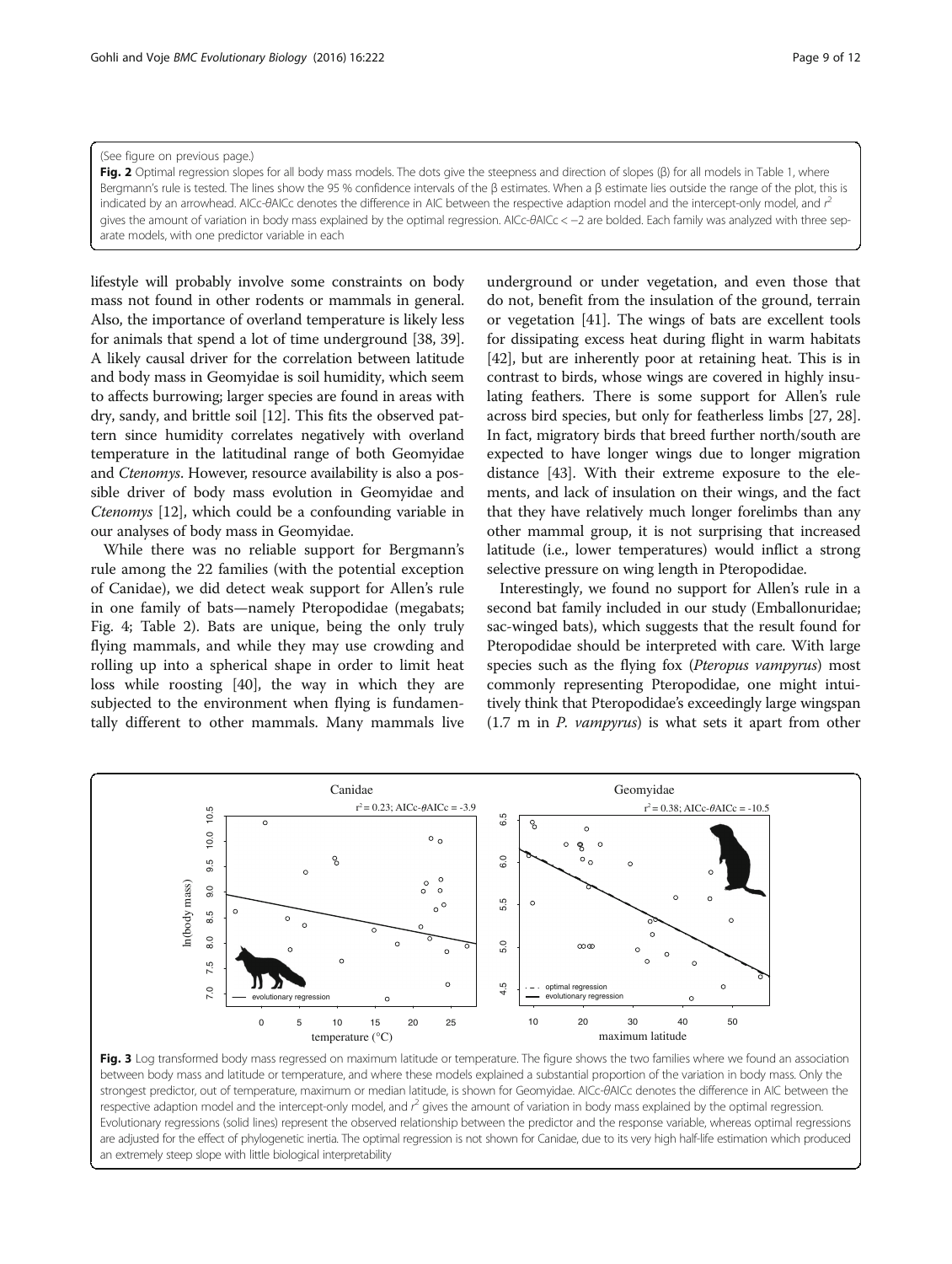<span id="page-9-0"></span>

|  | Table 2 Results from regressing In (relative forelimb length) on maximum-, median latitude, and temperature |  |  |
|--|-------------------------------------------------------------------------------------------------------------|--|--|
|  |                                                                                                             |  |  |

| Family           | Predictor       | n  | Phylogentic half-life                                                                                              | Stationary variance | $r^2$             | Optimal regression slope | AICc   | AICc-OAICc               |
|------------------|-----------------|----|--------------------------------------------------------------------------------------------------------------------|---------------------|-------------------|--------------------------|--------|--------------------------|
|                  |                 |    | $\infty$                                                                                                           | 168.10              | $\qquad \qquad -$ |                          | 38.64  |                          |
| Emballonuridae   | median latitude | 34 | $\infty$                                                                                                           | 160.10              | 0.004             | 9.693                    | 41.09  | 2.45                     |
|                  | max latitude    |    | $\infty$                                                                                                           | 160.10              | 0.025             | $-18.349$                | 40.36  | 1.71                     |
|                  | temperature     |    | $\infty$                                                                                                           | 160.10              | 0.015             | $-88.544$                | 40.70  | 2.05                     |
|                  |                 |    | Median latitude - temperature regression: P-value = 0.0257; Adjusted R-squared = 0.1194; estimate = -1.9120        |                     |                   |                          |        |                          |
|                  |                 |    | 0.01                                                                                                               | 0.25                |                   | $\overline{\phantom{0}}$ | 66.48  |                          |
| Molossidae       | median latitude | 40 | 0.01                                                                                                               | 0.25                | 0.020             | 0.008                    | 68.13  | 1.65                     |
|                  | max latitude    |    | 0.01                                                                                                               | 0.25                | 0.082             | 0.014                    | 65.52  | $-0.96$                  |
|                  | temperature     |    | 0.01                                                                                                               | 0.25                | 0.048             | $-0.039$                 | 66.95  | 0.47                     |
|                  |                 |    | Median latitude - temperature regression: $P$ -value = 1.31e-08; Adjusted R-squared = 0.5661; estimate = -2.5311   |                     |                   |                          |        |                          |
|                  |                 |    | 0.73                                                                                                               | 0.43                | $\qquad \qquad -$ | $\qquad \qquad -$        | 141.60 | $\overline{\phantom{0}}$ |
| Phyllostomidae   | median latitude | 97 | 0.66                                                                                                               | 0.40                | 0.015             | 0.021                    | 142.31 | 0.71                     |
|                  | max latitude    |    | 0.86                                                                                                               | 0.45                | 0.031             | 0.033                    | 140.81 | $-0.79$                  |
|                  | temperature     |    | 0.66                                                                                                               | 0.40                | 0.001             | $-0.017$                 | 143.72 | 2.12                     |
|                  |                 |    | Median latitude - temperature regression: $P$ -value = 3.73e-08; Adjusted R-squared = 0.2665; estimate = -2.1620   |                     |                   |                          |        |                          |
|                  |                 |    | 0.13                                                                                                               | 0.50                |                   |                          | 93.80  | $\overline{\phantom{a}}$ |
| Pteropodidae     | median latitude | 52 | 0.13                                                                                                               | 0.45                | 0.068             | $-0.012$                 | 95.95  | 2.15                     |
|                  | max latitude    |    | 0.15                                                                                                               | 0.40                | 0.163             | $-0.025$                 | 90.80  | $-3.00$                  |
|                  | temperature     |    | 0.13                                                                                                               | 0.45                | 0.074             | 0.100                    | 95.72  | 1.92                     |
|                  |                 |    | Median latitude - temperature regression: P-value = $3.04e-05$ ; Adjusted R-squared = 0.2821; estimate = $-2.4749$ |                     |                   |                          |        |                          |
|                  |                 |    | 0.10                                                                                                               | 0.22                |                   |                          | 105.53 |                          |
| Vespertilionidae | median latitude | 88 | 0.06                                                                                                               | 0.18                | 0.100             | $-0.004$                 | 105.80 | 0.27                     |
|                  | max latitude    |    | 0.08                                                                                                               | 0.20                | 0.070             | 0.001                    | 106.63 | 1.11                     |
|                  | temperature     |    | 0.06                                                                                                               | 0.18                | 10.11             | 0.010                    | 105.69 | 0.17                     |
|                  |                 |    | Median latitude - temperature regression: $P$ -value = <2e-16; Adjusted R-squared = 0.8224; estimate = -1.9978     |                     |                   |                          |        |                          |

Phylogenetic half-life estimates indicate the level of phylogenetic dependency in models where no predictors were included. In models with predictors, half-life gives the time (in lengths of the phylogeny) necessary to lose half the influence of the ancestral trait, i.e. rate of adaptation. All phylogenies are scaled to a total length of 1. Stationary variance gives the residual variance when the model has reaches a stochastic equilibrium, and  $r^2$  gives the amount of variance explained<br>by the optimal regression model. Optimal regression slope by the optimal regression model. Optimal regression slope is the slope for which SLOUCH has removed the effect of phylogenetic inertia (slope expected under instant adaptation). AICc values are compared to the intercept-only model (AICc-θAICc) where larger negative values indicate the most improvement from the model without predictors. Also included are results from regressing median latitude on temperature for each family

groups of bats. And while it is true that Pteropodidae has larger average forelimb length than Emballonuridae (96.6 mm, and 54.9 mm respectively), the average forelimb length to body mass ratio is actually larger in Emballonuridae (5.13, compared to 1.02 in Pteropodidae). The two families also have similar latitudinal distributions, so this variable offers no explanation for the lack of support for Allen's rule in Emballonuridae. One major difference between the two is that Emballonuridae species are mainly insectivorous and hawk flying insects in flight. It may be that this foraging behavior inflicts strong constraints on wing morphology—that counteracts a selective pressure towards decreasing wing span with increased latitude—which is absent in the frugivorous Pteropodidae.

Bergmann's original formulation of his rule was about how body size variation in a group of closely related species was related to temperature (see Blackburn et al. [\[2\]](#page-10-0)). Our investigation of whether Bergmann's rule applies at the family level may therefore be argued to be outside the taxonomic scope of how the rule was originally formulated. However, analyzing families separately allow us to investigate whether Bergmann's rule holds true across mammals in general. Our results indicate that temperature and latitude are not universal drivers of body mass variation among mammals.

Our main result, that temperature and latitude do not represent important factors affecting the adaptive landscape of body mass or limb length evolution within families of mammals, comes with some caveats. Performing comparative analyses of interspecific data on species means is associated with several levels of uncertainty. The members of species may show substantial variation in phenotypes and ecology, which implies that the analyzed species median values may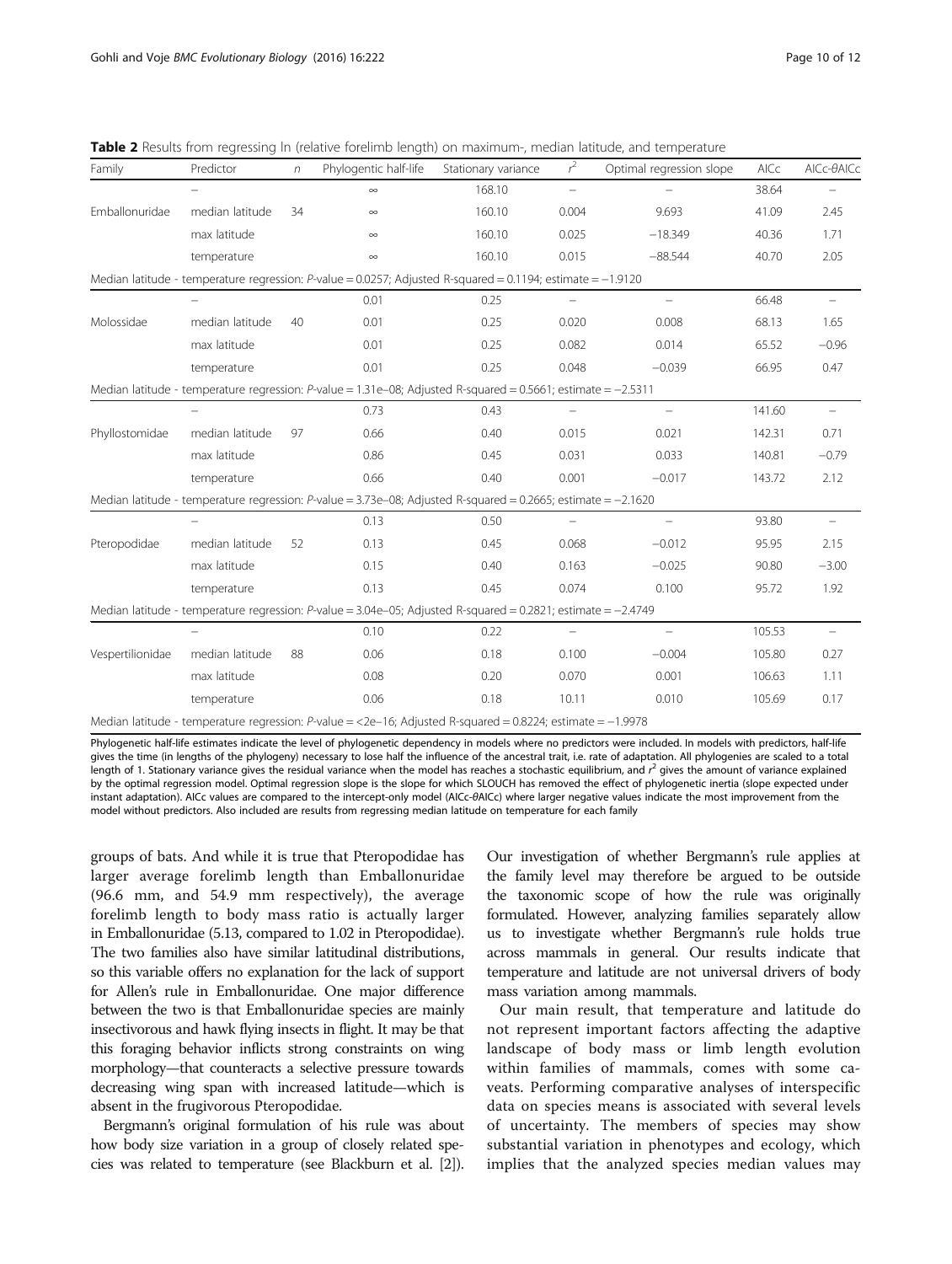<span id="page-10-0"></span>

not be very representative for all populations of a given species. This could partly have been accounted for in our analyses if variance measures for all variables were available, but this was not the case. For latitude, this issue is largely remedied by the inclusion of both median and maximum latitude in separate tests. However, the issue remains for body mass and temperature.

There is also the issue of whether our data variables are appropriate and exhaustive. For instance, we did not account for altitude in this study. It is likely that altitude and latitude have similar effects on temperature, which would entail that species living only at high elevations experience a climate similar to that at higher latitudes and lower altitudes. The inclusion of temperature as a predictor of body mass acts to control for this issue. Another potential issue is the use of mean temperature, which isn't necessarily the most relevant metric when investigating temperature's effect on body mass evolution; perhaps the most extreme temperature experienced by species is the most essential factor affecting body mass evolution. However, there might be a correlation between the extreme and the mean temperatures within the geographic range of most species, which means that some of the relevant variation may be captured by the mean values. Also, extreme temperature values may to some extent be represented by the maximum latitude variable.

## Conclusion

In summation, we found no reliable support for Bergmann's rule among the 22 examined mammalian families. Further, we found weak support for Allen's rule in only one very atypical mammalian family, the megabats. We conclude that neither Bergmann's rule nor Allen's rule are important interspecific phenomena in mammals at the family level.

## Additional file

[Additional file 1:](dx.doi.org/10.1186/s12862-016-0778-x) All phylogenies used in analyses. R script for data extraction and analyses. Detailed results/raw output from SLOUCH. SLOUCH input data. Likelihood plots for all half-life estimations. (ZIP 2442 kb)

#### Acknowledgments

We thank Becky Cramer, Inger Maren Rivrud, José Alexandre Felizola Diniz-Filho, and an anonymous reviewer for helpful comments on the manuscript.

#### Availability of data and materials

A dataset supporting the conclusions of this article-the PanTHERIA databaseis available at [http://esapubs.org/archive/ecol/E090/184/.](http://esapubs.org/archive/ecol/E090/184/) Further data supporting this article are included in the additional file.

#### Authors' contributions

The study was conceived by KLV and designed by JG and KLV. JG carried out the analyses and drafted the first version of the manuscript. JG and KLV finalized the manuscript together. Both authors read and approved the final manuscript.

#### Competing interests

The authors declare that they have no competing interests.

#### Consent for publication

Not applicable.

#### Ethics approval and consent to participate Not applicable.

#### Author details

<sup>1</sup> Centre for Biodiversity Dynamics, Department of Biology, Norwegian University of Science and Technology, P.O. Box 7800, N-5020 Trondheim, Norway. <sup>2</sup> Centre for Ecological and Evolutionary Synthesis, Department of Biosciences, University of Oslo, P.O. Box 1066, Blindern N-0316, Oslo, Norway.

#### Received: 30 May 2016 Accepted: 29 September 2016 Published online: 19 October 2016

#### References

- 1. Bergmann C. Uber die Verhaltnisse der Warmeokonomie der Thiere zu ihrer Grosse. Gottinger Studien. 1847;3:595–708.
- 2. Blackburn TM, Gaston KJ, Loder N. Geographic gradients in body size: a clarification of Bergmann's rule. Divers Distrib. 1999;5(4):165–74.
- 3. Meiri S. Bergmann's Rule-what's in a name? Global Ecol Biogeogr. 2011;20(1):203–7.
- 4. Pincheira-Donoso D. The balance between predictions and evidence and the search for universal macroecological patterns: taking Bergmann's rule back to its endothermic origin. Theor Biosci. 2010;129(4):247–53.
- 5. Ashton KG, Tracy MC, Ad Q. Is Bergmann's rule valid for mammals? Am Nat. 2000;156(4):390–415.
- 6. Meiri S, Dayan T. On the validity of Bergmann's rule. J Biogeogr. 2003;30(3):331–51.
- 7. Rodríguez MÁ, Olalla-Tárraga MÁ, Hawkins BA. Bergmann's rule and the geography of mammal body size in the Western Hemisphere. Global Ecol Biogeogr. 2008;17(2):274–83.
- 8. Ramirez L, Diniz-Filho JAF, Hawkins BA. Partitioning phylogenetic and adaptive components of the geographical body-size pattern of New World birds. Global Ecol Biogeogr. 2008;17(1):100–10.